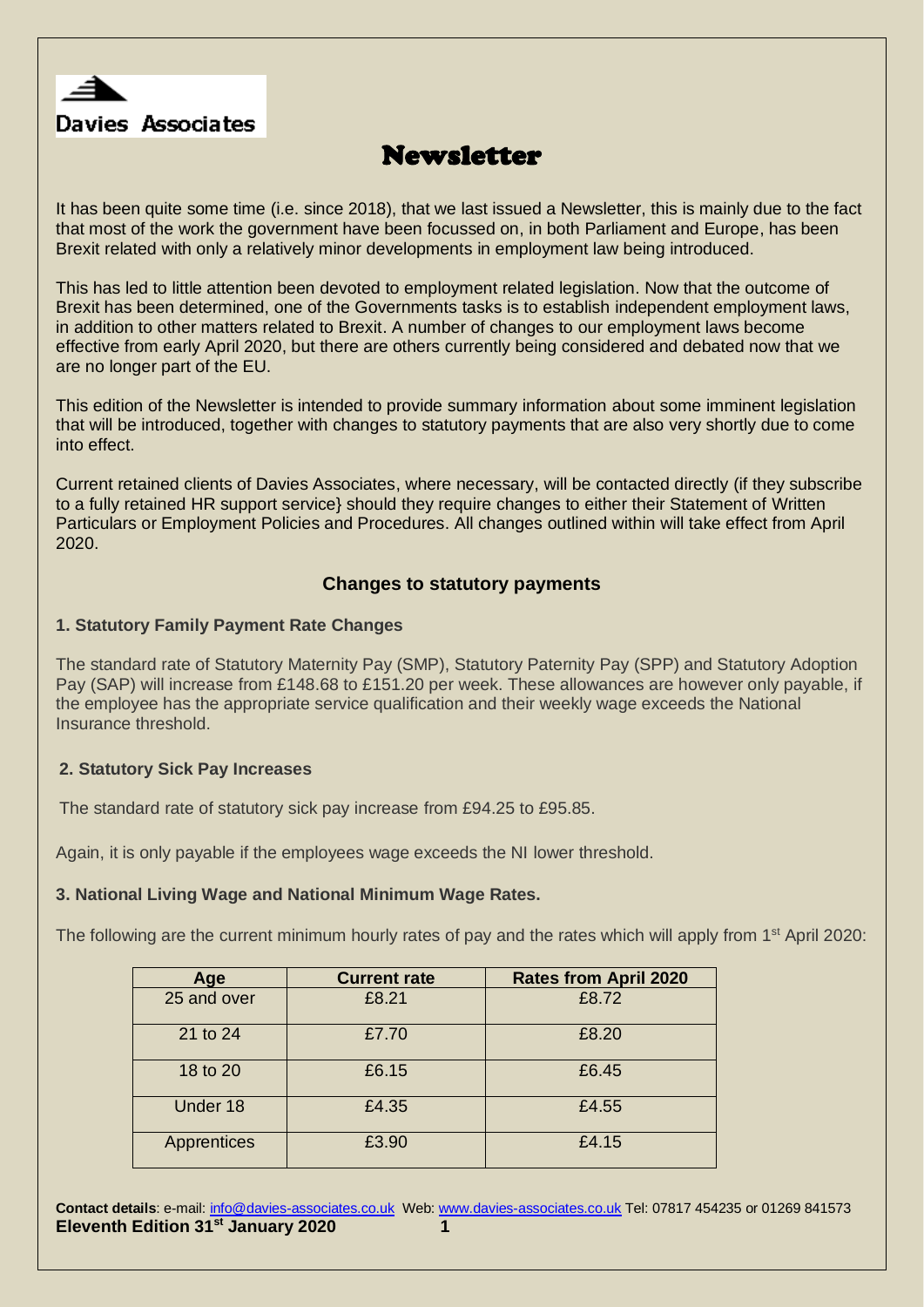# **4. Statements of Written Particulars (i.e. Contracts of Employment)**

Until now, employers have been required to issue a Contract of Employment within 56 days of a new starter commencing employment. With effect from April, there will be a requirement to issue a contract prior to, or at the latest, on the first day that the employment relationship commences.

For those organisations that currently don't have contracts of employment in place, or would like to have a review of their current contracts, or indeed their HR Policies & Procedures, then Davies Associates will be happy to assist.

# **5. Holiday Pay**

The rate of holiday pay for casual workers (those working irregular hours etc) will now need to be calculated in a different way. Currently the rate of pay to be applied when holidays are taken, is determined by the average of the twelve weeks pay prior to the date the holiday commenced. The new law being introduced requires that the rate should be determined from the average pay over the previous twelve months. This is likely to be an administrative burden on companies. You are therefore strongly advised to notify your payroll provider of this to ensure that the correct amount of holiday pay is paid. This will avoid unnecessary tribunal claims being brought against you.

The way in which holiday hours can be calculated can still be determined by applying a factor of 12.07% to each hour worked during any holiday year e.g. 12.07 hours holiday pay for 100 hours worked.

## **6. Introduction of Parental Bereavement Leave (Effective from April 2020).**

This new law will give the right to parents on the death of a child under the age of 18, or for still births from 24 weeks of pregnancy, up to two weeks Parental Bereavement Leave. This will be paid at the same rate as SMP & SPP i.e. £151.20 per week to those with over six months service. The following conditions will apply to leave and/or pay:

- $\triangleright$  The leave can be taken in two separate weeks or one two-week period not odd days.
- $\triangleright$  The leave must be taken within 56 weeks of the death of the child.
- $\triangleright$  The payment of bereavement pay, will only apply to employees with over 26 weeks service but those with less service will be entitled to the same time off provisions irrespective of service.

The amount of leave and pay (outlined above under the new legislation), are the minimum a company must pay for such leave, companies can however establish their own, more favourable policies, in dealing with requests for such leave from their employees.

Whereas some employers may already have their own policies in place to cater for such eventualities i.e. more favourable policies you are advised to seek advice if you feel that your current policies conflict with this new law.

#### **7. IR 35**

Another main focus of the government relates to sub-contractors providing their services to the private sector. The Government have made it clear that the responsibility of determining employment status, lies firmly with Company management i.e. to determine whether employee or worker status exists.

There are a number of factors to determine whether an individual is regarded as an employee or a subcontractor. HMRC will no doubt be very active over the next couple of years trying to identify organisations that breach IR35 rules, so we would advise all Companies to be proactive in determining employment status or seek guidance should they have any doubt.

**Contact details**: e-mail: [info@davies-associates.co.uk](mailto:info@davies-associates.co.uk) Web: [www.davies-associates.co.uk](http://www.davies-associates.co.uk/) Tel: 07817 454235 or 01269 841573 **Eleventh Edition 31st January 2020 2**